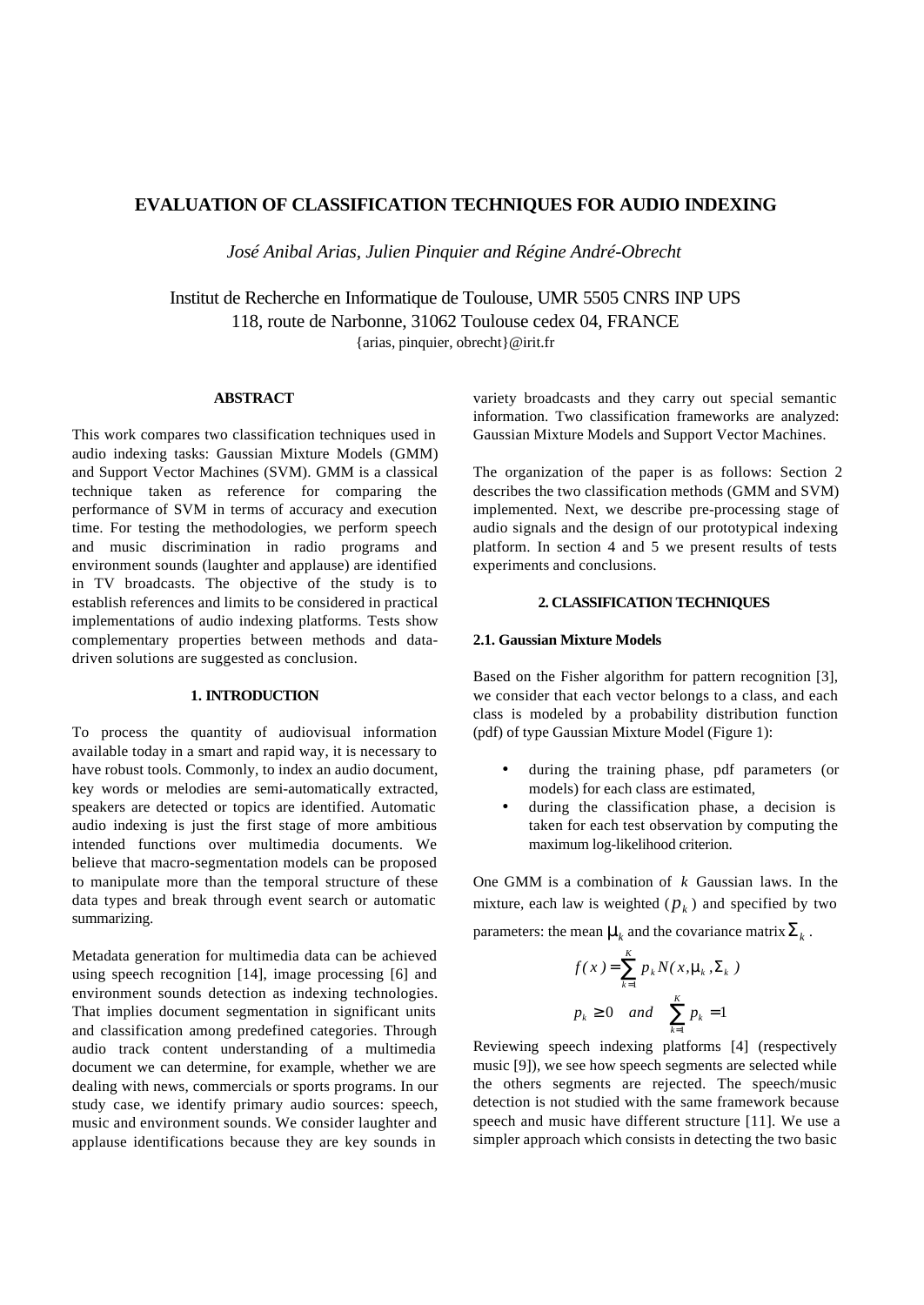

**Figure 1. GMM classification system.**

components, speech and music, with the same framework. In that purpose, two classification systems are independently defined, a speech detection one and a music detection one. We use the class/non class classification approach. In that way we can fusion the results of both systems and be able to find segments containing speech + music. We define a GMM classification system for each kind of sounds:

- a speech/non-speech classification system,
- a music/non-music classification system,
- an applause/non-applause classification system,
- a laughter/non-laughter classification system.

#### **2.2. Support Vector Machines**

This method is a recent alternative for classification [13]. The hypothesis is the existence of a high-dimensional hyperplane (or, in the general case, a non-linear function) that separates two classes. The original vector space is transformed into a Hilbert space by means of a mapping performed with a function called kernel. The hyperplane is calculated using training vectors. The optimal hyperplane is orthogonal to the shortest line connecting the convex hull of the two classes, and intersects it half-way.

To solve a SVM, we have to find the decision function that correctly classifies the data and for every vector  $x_i$ satisfies:

$$
(1) \begin{cases} w \cdot x_i + b \ge +1 & \text{if } y_i = +1 & \text{(class 1)} \\ w \cdot x_i + b \le -1 & \text{if } y_i = -1 & \text{(class 2)} \end{cases}
$$

These restrictions are usually expressed as:

$$
y_i(w \cdot x_i + b) \ge 1 \quad (2)
$$

 $1/\Vert w \Vert$  corresponds to the distance from the outline of each

class to the separating function. The SVM problem is to minimize  $\|w\|$  subject to (2), which is a quadratic problem.

A typical approach for solving such a problem is to convert it into its dual expression using the Lagrange multipliers method. It has the form:

$$
L_{D} = \sum_{i=1}^{l} \mathbf{a}_{i} - \frac{1}{2} \sum_{i,j=1}^{l} \mathbf{a}_{i} \mathbf{a}_{j} \mathbf{y}_{i} \mathbf{y}_{j} K(x_{i} \cdot x_{j}) \quad (3)
$$

under constraints:  $\sum^l \bm{a}_i y$  $0 \le a_i \le C$  *i* = 1, ...,*l*  $\sum_{i=1}^{\infty} a_i y_i = 0$  $\sum_{i=1} a_i y_i =$ *a*

with  $x_i$  =training vectors,  $y_i$  =class label of  $x_i$ ,

*K(.)*=kernel function, C=tradeoff between misclassification of training data and achieved margin

The SVM decision function:

$$
f(u) = sign\left(\sum_{i=1}^{l} a_i y_i K(u, x_i) + b\right)
$$

may correspond to a very complex nonlinear decision surface in the original space (Figure 2). We adjust the parameter C to define the decision function that separates learning data.



**Figure 2. Non-linear SVM classification example.**

### **3. CLASSIFICATION SYSTEMS**

#### **3.1. Pre-processing**

Audio signals are complex. Two sounds can look very different even if they carry the same information [2]. We perform two different feature extraction processes to keep relevant characteristics from signals. In order to identify the speech contained in the audio track, we make a cepstral analysis of data [5]. The signal is decomposed in 16ms frames and for each frame 18 parameters are used: 8 MFCC plus energy and their associated derivatives. Cepstral features are normalized by cepstral subtractions. For music and environment sounds detection, a spectral analysis is performed on the same frames [7]. 28 filters outputs plus energy are computed for each frame.

# **3.2. GMM**

The GMM training consists of an initialization step followed by an optimization step. The initialization step is performed using the vector quantization algorithm [8]. The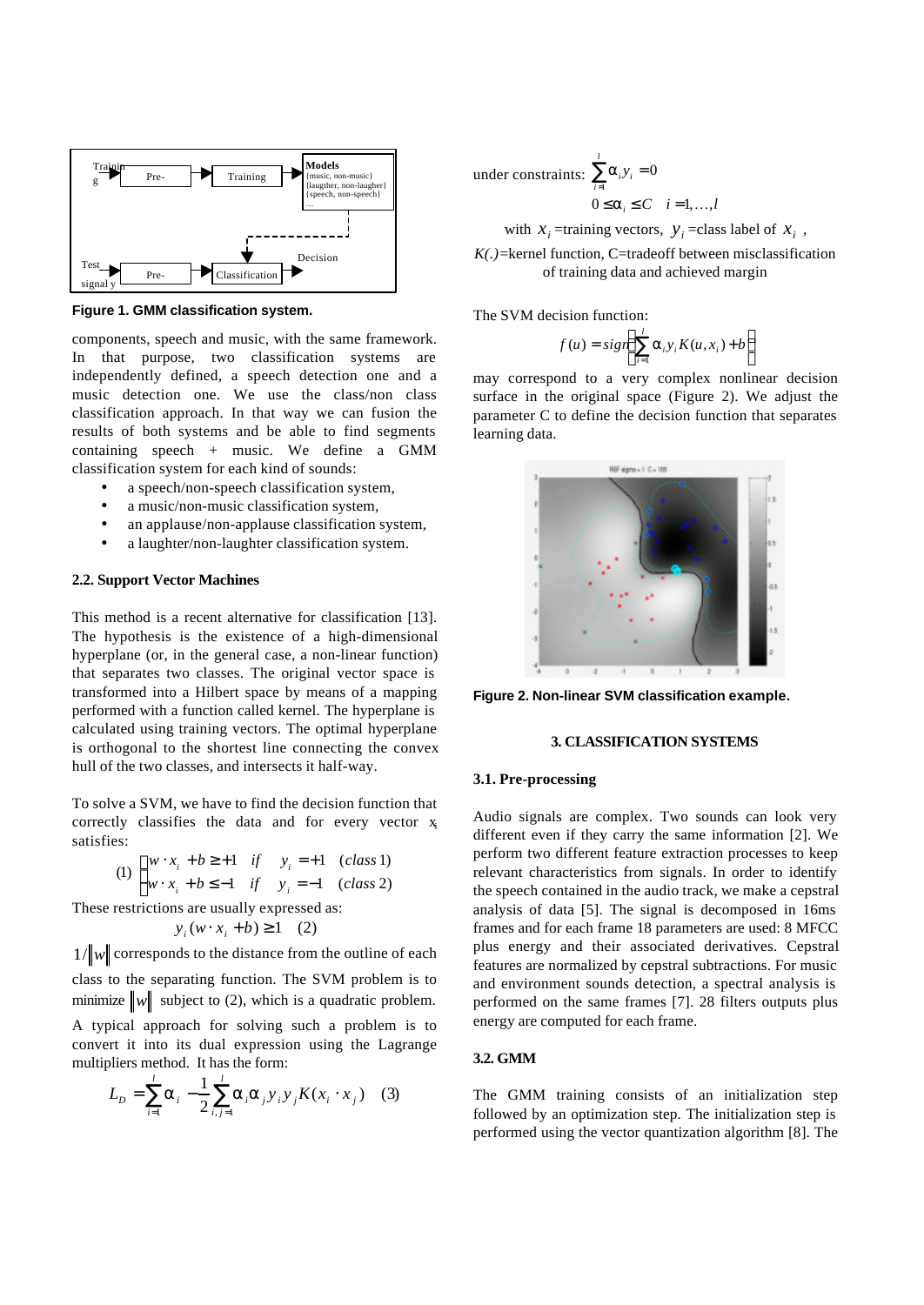optimization of the parameters is made by the Expectation-Maximization algorithm [12]. After experiments, the number of Gaussian laws in the mixtures has been fixed to 128 for music and 64 for speech and environment sounds. The classification by GMM is made by computing the loglikelihood of tests vectors against the corresponding class and non-class models.

Following the classification, a phase of merging allows concatenating neighboring frames with the same label. A two-steps smoothing function is necessary to delete insignificant segments. The first step deletes segments of size lower than 20 ms (not significant). The second step consists in keeping the important zones (in size) of speech (respectively of music). This smoothing is about 500 ms for the speech/non-speech system, about 2000 ms for the music/non-music system and 1000 ms for the other systems (applause and laughter).

#### **3.2. SVM**

The training phase of SVM is the optimization problem described in 2.2. Hence we have to solve the Lagrangian  $L<sub>D</sub>$  equation for the variables  $a<sub>i</sub>$ .  $L<sub>D</sub>$  is a convex function and its solution defines a training model. We call the algorithm SVM due to the fact that only few training vectors have a non-zero  $\boldsymbol{a}_i$ , and they are called support vectors. These vectors are situated near the limit of each class. The classification by SVM is discriminative. It computes the decision function for each test vector with class or non-class result. A phase of merging and smoothing is also necessary (cf. 3.1.).

In conclusion, we have a pre-processing stage followed by a training/classification step with two different technologies. Platform can be easily extended to other kind of sounds.

#### **4. EXPERIMENTAL RESULTS**

### **4.1. Corpus**

For speech and music discriminations we used 7 hours of radio programs from RFI (Radio France International) database. The program content is varied (news, songs, commercials), in 3 different languages: English, French, and Spanish. For environment sounds, we used a 6-hours corpus from the TV show "Le Grand Echiquier" (French variety). Figures 3 and 4 give examples of delay between manual and automatic detection for applause and laughter. Due to the nature of signals (multiple sources mixed), automatic indexing has slightly difficulties to properly find the beginning and the end of sounds.



**Figure 3. SVM applause/non applause classification. Upper band shows the result of automatic indexing, lower band represents manual labeling.**

|  |  |  | $\begin{picture}(180,10) \put(0,0){\line(1,0){10}} \put(10,0){\line(1,0){10}} \put(10,0){\line(1,0){10}} \put(10,0){\line(1,0){10}} \put(10,0){\line(1,0){10}} \put(10,0){\line(1,0){10}} \put(10,0){\line(1,0){10}} \put(10,0){\line(1,0){10}} \put(10,0){\line(1,0){10}} \put(10,0){\line(1,0){10}} \put(10,0){\line(1,0){10}} \put(10,0){\line($ |  |
|--|--|--|-----------------------------------------------------------------------------------------------------------------------------------------------------------------------------------------------------------------------------------------------------------------------------------------------------------------------------------------------------|--|
|  |  |  |                                                                                                                                                                                                                                                                                                                                                     |  |
|  |  |  |                                                                                                                                                                                                                                                                                                                                                     |  |

**Figure 4. GMM laughter/non laughter classification.**

#### **4.2. Speech and music detections**

Using the GMM approach, 200000 vectors (~2-hours corpus) are necessary to reach good scores. Maximum average scores are achieved when we take into account the full 6-hours learning corpus, with {769501 class, 769501 non-class} speech vectors and {429826 class, 429826 nonclass} music vectors (cf. Table 2). Test corpus is about 1 hour length and the best scores are 97.63 % accuracy for music and 98.93 % for speech (cf. Table 1).

When the number of vectors is high (more than 30000) it is difficult to implement SVM (event though we use the decomposing algorithm [1]). We use two techniques to reduce the learning corpus: one choice is to take randomly 1 vector each 150 samples from the corpus; the other is to invoke VQ algorithm as a means of summarizing the information with minimal distortion. The first technique is better for speech and the other for music.

We implement cross-validation procedures to test several kernels functions and parameters: polynomial, sigmoid and radial basis functions are revisited. The latter achieves the best scores and the fastest processing time. With 2048 vectors from VQ, SVM accuracy is 97.53 % for music and with random set reduction, SVM accuracy for speech attains 96.4 %.

#### **4.3. Laughter and applause detections**

We used one 3-hours broadcast as learning corpus from which we got 4 minutes of applause and 1 minute of laughter. The test broadcast last also 3-hours.

**Table 1. Classification results.**

| System     | Music   | Speech  | Applause Laughter |         |
|------------|---------|---------|-------------------|---------|
| <b>GMM</b> | 97.63 % | 98.93 % | 98.58%            | 97.26 % |
| SVM        | 97.53 % | 96.4 %  | 98.35 %           | 97.12%  |